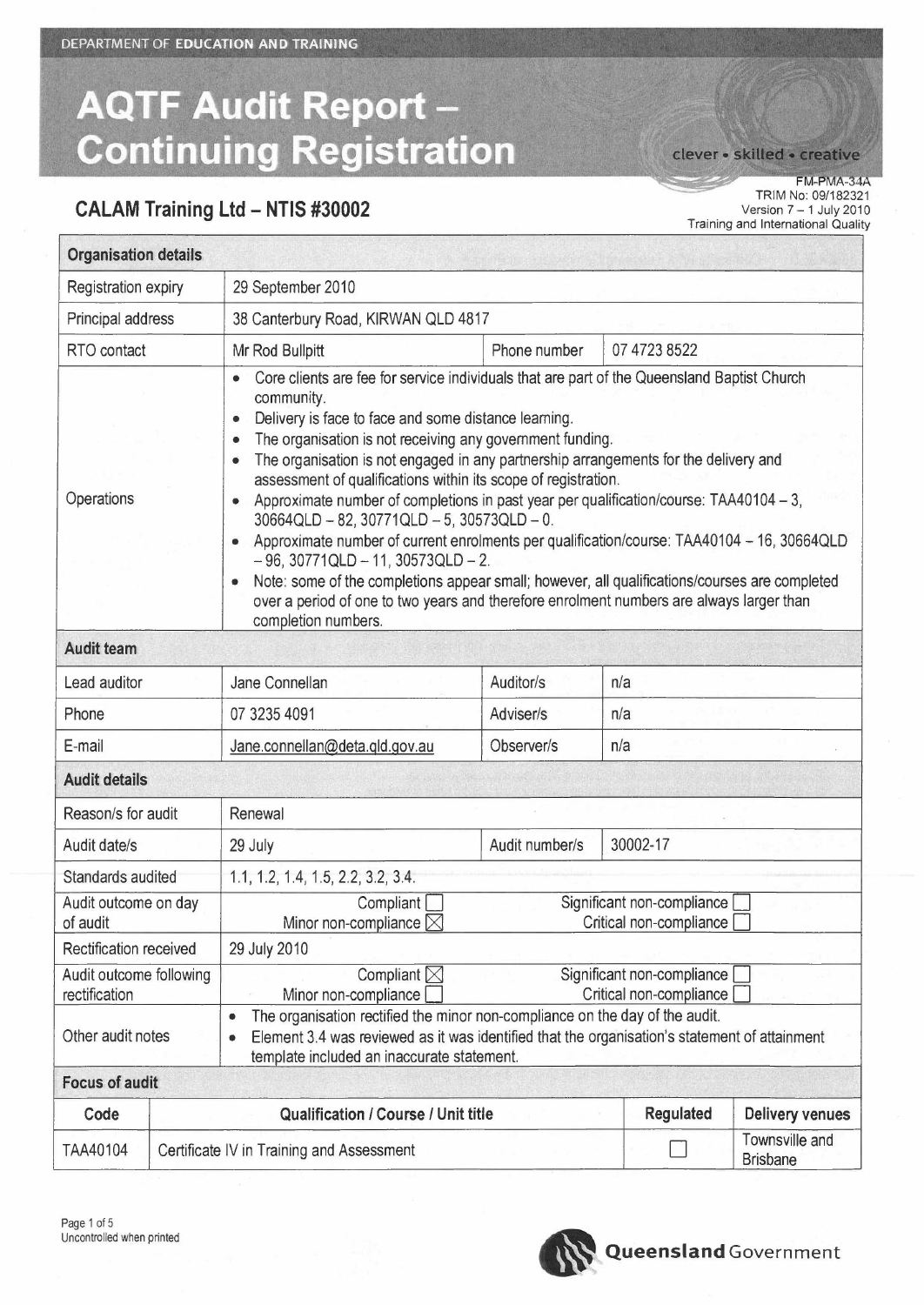| 30664QLD                                                                                                  | Certificate IV in Teaching Conversational English  |  | Townsville and<br><b>Brisbane</b> |  |
|-----------------------------------------------------------------------------------------------------------|----------------------------------------------------|--|-----------------------------------|--|
| 30771QLD                                                                                                  | Certificate III in Christian Ministry and Theology |  | Townsville                        |  |
| 30573QLD                                                                                                  | Diploma of Relationship Counselling                |  | <b>Brisbane</b>                   |  |
| Interviewee/s (incl. position)                                                                            |                                                    |  |                                   |  |
| Mr Rod Bullpitt -- Principal, Stan Solomon -- Deputy Principal (Townsville), Sarah Thomas - Administrator |                                                    |  |                                   |  |

Disclaimer: The Department of Education and Training collects the information on this form as part of the audit of registered training organisations under the AQTF. Only authorised government officers or contracted personnel have access to this information. Your personal information will not be disclosed to any other third party without your consent, unless authorised or required by law, in accordance with the Information Privacy Act 2009.

| Standard 1: The RTO provides quality training and assessment across all of its operations                                                                                                                                                                                                                                                                                                                                                                                                                                                                                                                             |                 |  |  |  |
|-----------------------------------------------------------------------------------------------------------------------------------------------------------------------------------------------------------------------------------------------------------------------------------------------------------------------------------------------------------------------------------------------------------------------------------------------------------------------------------------------------------------------------------------------------------------------------------------------------------------------|-----------------|--|--|--|
| <b>Elements</b>                                                                                                                                                                                                                                                                                                                                                                                                                                                                                                                                                                                                       | <b>Examined</b> |  |  |  |
| The RTO collects, analyses and acts on relevant data for continuous improvement of training and assessment.<br>1.1                                                                                                                                                                                                                                                                                                                                                                                                                                                                                                    | $\boxtimes$     |  |  |  |
| 1.2<br>Strategies for training and assessment meet the requirements of the relevant Training Package or accredited course and are<br>developed in consultation with industry stakeholders.                                                                                                                                                                                                                                                                                                                                                                                                                            |                 |  |  |  |
| 1.3<br>Staff, facilities, equipment and training and assessment materials used by the RTO are consistent with the requirements of the<br>Training Package or accredited course and the RTO's own training and assessment strategies.                                                                                                                                                                                                                                                                                                                                                                                  |                 |  |  |  |
| 1.4<br>Training and assessment is delivered by trainers and assessors who:<br>have the necessary training and assessment competencies as determined by the National Quality Council or its successors<br>a)<br>have the relevant vocational competencies at least to the level being delivered or assessed, and<br>b)<br>can demonstrate current industry skills directly relevant to the training/assessment being undertaken, and<br>$\circ$<br>continue to develop their Vocational Education and Training (VET) knowledge and skills as well as their industry currency and<br>d)<br>trainer/assessor competence. |                 |  |  |  |
| 1.5<br>Assessment, including Recognition of Prior Learning (RPL):<br>meets the requirements of the relevant Training Package or accredited course<br>a)<br>is conducted in accordance with the principles of assessment and the rules of evidence<br>b)<br>meets workplace and, where relevant, regulatory requirements<br>is systematically validated.                                                                                                                                                                                                                                                               |                 |  |  |  |
| <b>Audit findings</b>                                                                                                                                                                                                                                                                                                                                                                                                                                                                                                                                                                                                 |                 |  |  |  |
| At time of audit:<br>Following rectification received 29/07/10:<br>$\times$ Compliant<br>Compliant<br>$\boxtimes$ Not Compliant<br><b>Not Compliant</b>                                                                                                                                                                                                                                                                                                                                                                                                                                                               |                 |  |  |  |

## Findings:

The organisation collects, analyses and acts on data, regarding training and assessment, which is gathered from a number of sources. Sources include: quality indicator questionnaires, the organisation's own evaluation tool and verbal feedback from churches within the community.

The Principal is very active within industry. He meets at least fortnightly with church representatives. The Principal was heavily involved in the development of the accredited courses. The organisation has documented training and assessment strategies. The electronic versions of the strategies include links to emails and minutes of meetings regarding industry consultation.

The organisation has three fulltime paid trainers. Additionally, around 70 volunteer trainers have been profiled to provide training and assessment as required. Trainers/assessors are generally pastors, counsellors or social workers that are involved within the Queensland Baptist Church community. This allows the trainers to maintain their vocational currency. Most trainers have recently upgraded to the TAA40104 or are currently working their way through the course. The staff profile templates

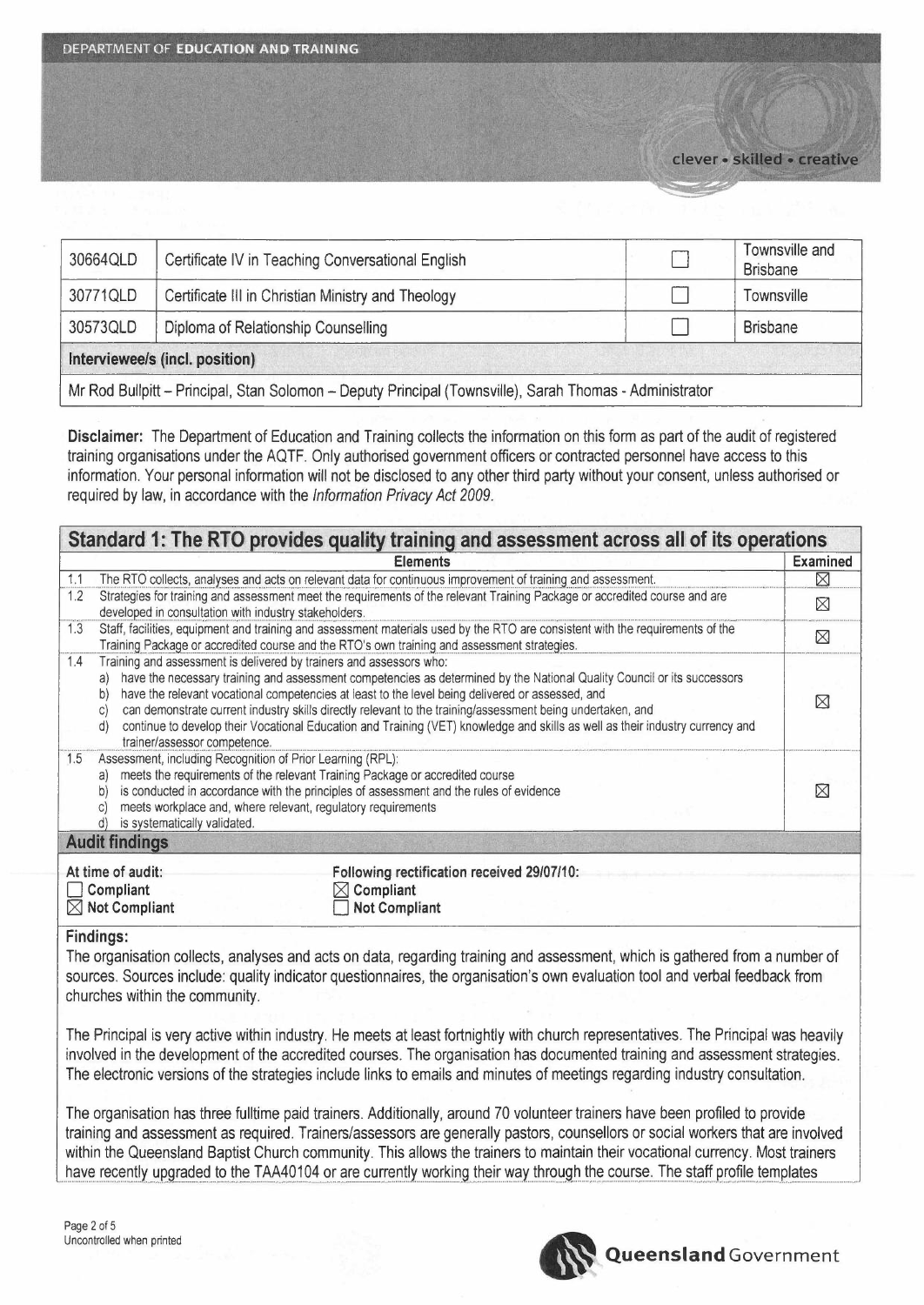include evidence to support professional development in the trainers/assessors vocational areas and in training and assessment. The Principal meets with every trainer at least three times a year.

# T**AA401 04 Certificate IV in Training and Assessment**

## *TAAASS402C Assess competence*

# *TAADEL4048 Facilitate work-based learning*

The organisation purchased Toolbox resources for the training and assessment of TAA40104 Certificate IV in Training and Assessment. A review by the organisation identified that gaps existed with the assessment tools. Additional assessment activities were developed to close the gaps. The organisation liked the electronic Toolbox format and chose to upload a range of its resources for its other courses to the electronic format.

# **30771QLD Certificate III in Christian Ministry and Theology**

*CMT004 Identifies new theological insights*

# *CMT006 Communicates theologv in everyday language*

The delivery of this qualification is broken into a number of modules/topics with its own set of assessment activities. Additionally, a textbook with activities is required to be completed. The assessment tools address the unit of competency requirements and are supported by a marking guide.

# **30664QLD Certificate IV in Teaching Conversational English**

*TCE4158 Manage language training activities*

# *TCE4188 Identify language difficulties and correct errors*

The assessment tools consisted of a test and a teaching portfolio that include evidence of the students conducting a range of teaching sessions. The assessment tools appeared to address the unit requirements.

# **30573QLD Diploma of Relationship Counselling**

*Q8CRC2A Facilitate the familv life cvcle in* a *training environment*

*Q8CRC4A Applv relationship counselling skills in* a *training environment*

The assessment of this qualification is highly integrated. The link between the assessment tools and the units of competency requirements was not immediately obvious. The auditor had to ask targeted questions relating to the units requirements and be led through the assessment activities by the trainer/assessor who identified where she believed the assessment requirements were being addressed. The trainer/assessor was confident all requirements were being addressed and could provide a response to all questions asked by the auditor. Additionally, the trainer/assessor stated the assessment records of a number of students had been moderated and consistent decisions were being made by all trainers/assessors of the accredited course.

## **Non-compliances:**

# **30664QLD Certificate IV in Teaching Conversational English**

*TCE4158 Manage language training activities*

# *TCE4188 Identify language difficulties and correct errors*

A review of completed students work identified that the assessment tools on file were old versions of assessment tools that did not sufficiently record evidence to support that all unit requirements were addressed. The current set of master tools that were reviewed (refer above) address the unit requirements and therefore rectification evidence is not required.

## **Implications for training/assessment quality:**

The gaps in the previous set of assessment tools relate to the recording of assessment judgements. It is likely that the assessment process/activities ensured the students were required to perform an appropriate range of tasks; however, the assessment tools that were used did not record sufficient evidence to demonstrate an assessor had made a judgement regarding all units of competency requirements. The recording gaps may have had a minor or no impact on the quality of assessment outcomes.

#### **Rectification evidence required:**

All identified non-compliances related to past records for which the organisation had pro-actively rectified through the development and implementation of new and improved materials. No further rectification evidence is required.

 $\blacksquare$ 

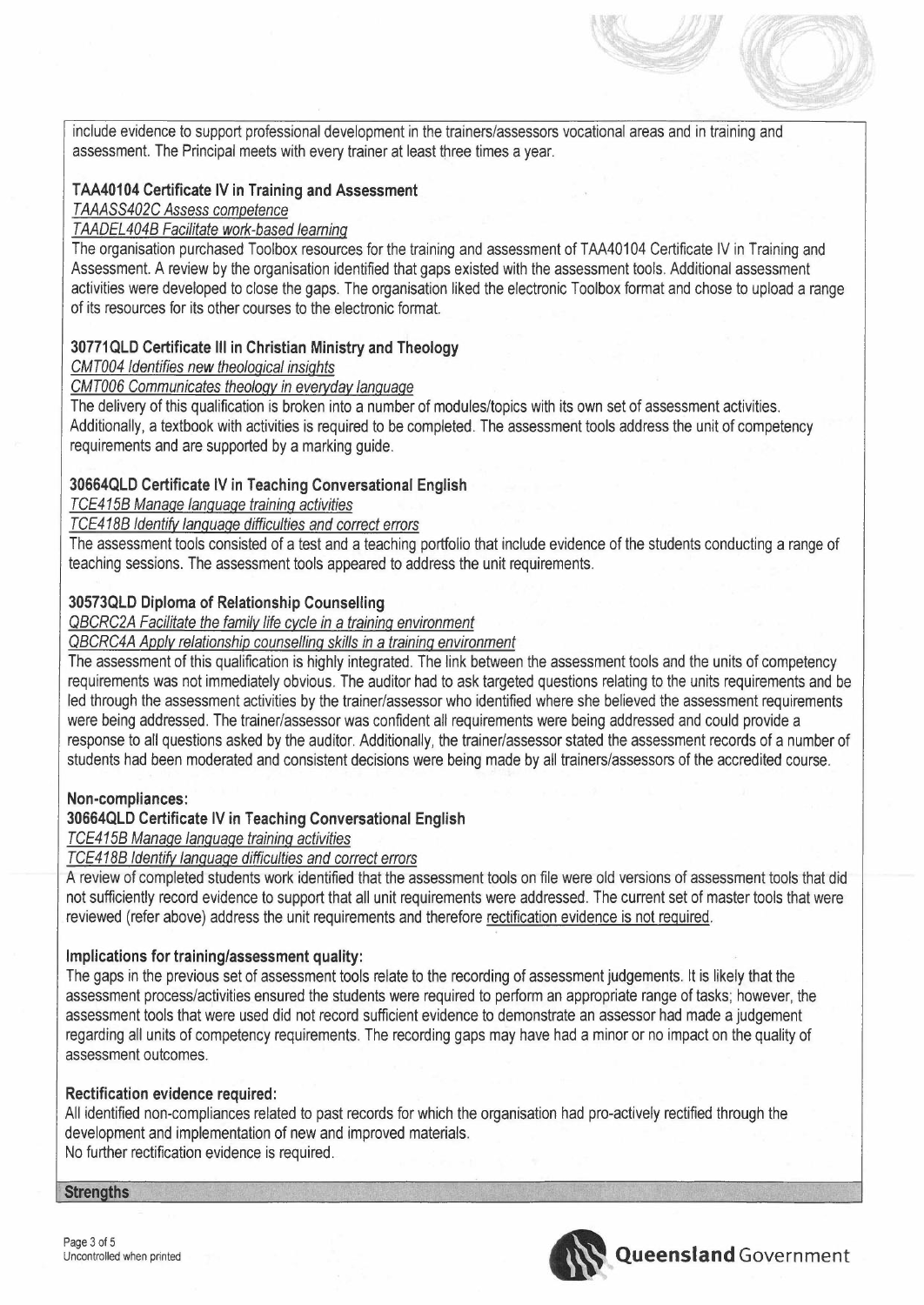# · Nil identified.

#### **Opportunities for Improvement**

- For TAAASS402C Assess competence the assessment instructions did not clearly state that 'at least one assessment must include consideration of reasonable adjustment and the reasons for decisions and approach'; however, this was covered in one of the other assessment units. So far all students have completed all three assessment units and therefore have been assessed on reasonable adjustment. The organisation identified that it would make this reference clearer in the new TAE assessment product.
- It is suggested that the organisation review the assessment tools for all units in 30573QLD Diploma of Relationship  $\bullet$ Counselling and 30664QLD Certificate IV in Teaching Conversational English against the units requirements and populate the mapping document that is used for the TAA40104 Certificate IV in Training and Assessment and 30771QLD Certificate III in Christian Ministry and Theology. This will ensure consistency in assessment processes and may result in improvements in the clarity of the assessment instructions, activities and purpose.

# Standard 2: The RTO adheres to principles of access and equity and maximises outcomes for its clients

|                                                                                                                                                                                                                                                                                                      | <b>Elements</b>                                                                                                                                                                      | <b>Examined</b>        |  |  |
|------------------------------------------------------------------------------------------------------------------------------------------------------------------------------------------------------------------------------------------------------------------------------------------------------|--------------------------------------------------------------------------------------------------------------------------------------------------------------------------------------|------------------------|--|--|
| 2.1                                                                                                                                                                                                                                                                                                  | The RTO establishes the needs of clients, and delivers services to meet these needs.                                                                                                 |                        |  |  |
| 2.2                                                                                                                                                                                                                                                                                                  | The RTO continuously improves client services by collecting, analysing and acting on relevant data.                                                                                  | $\overline{\boxtimes}$ |  |  |
| 2.3                                                                                                                                                                                                                                                                                                  | Before clients enrol or enter into an agreement, the RTO informs them about the training, assessment and support services to be<br>provided, and about their rights and obligations. |                        |  |  |
| 2.4                                                                                                                                                                                                                                                                                                  | Employers and other parties who contribute to each learner's training and assessment are engaged in the development, delivery and<br>monitoring of training and assessment.          |                        |  |  |
| 2.5                                                                                                                                                                                                                                                                                                  | Learners receive training, assessment and support services that meet their individual needs.                                                                                         |                        |  |  |
| 2.6                                                                                                                                                                                                                                                                                                  | Learners have timely access to current and accurate records of their participation and progress.                                                                                     |                        |  |  |
| 2.7                                                                                                                                                                                                                                                                                                  | The RTO provides appropriate mechanisms and services for learners to have complaints and appeals addressed efficiently and<br>effectively.                                           |                        |  |  |
| <b>Audit findings</b>                                                                                                                                                                                                                                                                                |                                                                                                                                                                                      |                        |  |  |
| At time of audit:<br>$\boxtimes$ Compliant<br>Not compliant                                                                                                                                                                                                                                          |                                                                                                                                                                                      |                        |  |  |
| <b>Findings:</b><br>The organisation is using the quality indicator questionnaires and its own evaluation tools to gather feedback regarding client<br>services. Following feedback, one of the courses has been altered from night classes to another format that better suits its<br>client group. |                                                                                                                                                                                      |                        |  |  |
|                                                                                                                                                                                                                                                                                                      | <b>Strengths</b>                                                                                                                                                                     |                        |  |  |
|                                                                                                                                                                                                                                                                                                      | • Nil identified.                                                                                                                                                                    |                        |  |  |
|                                                                                                                                                                                                                                                                                                      | <b>Opportunities for Improvement</b>                                                                                                                                                 |                        |  |  |
|                                                                                                                                                                                                                                                                                                      | Nil identified.                                                                                                                                                                      |                        |  |  |

|                                                             | Standard 3: Management systems are responsive to the needs of clients, staff and<br>stakeholders, and the environment in which the RTO operates                                                        |                                                                                                                       |          |  |  |
|-------------------------------------------------------------|--------------------------------------------------------------------------------------------------------------------------------------------------------------------------------------------------------|-----------------------------------------------------------------------------------------------------------------------|----------|--|--|
|                                                             |                                                                                                                                                                                                        | <b>Elements</b>                                                                                                       | Examined |  |  |
| 3.1                                                         |                                                                                                                                                                                                        | The RTO's management of its operations ensures clients receive the services detailed in their agreement with the RTO. |          |  |  |
| 3.2                                                         | The RTO uses a systematic and continuous improvement approach to the management of operations.                                                                                                         |                                                                                                                       | ⊠        |  |  |
| 3.3                                                         | The RTO monitors training and/or assessment services provided on its behalf to ensure that it complies with all aspects of the AQTF<br>Essential Conditions and Standards for Continuing Registration. |                                                                                                                       |          |  |  |
|                                                             | 3.4 The RTO manages records to ensure their accuracy and integrity.                                                                                                                                    |                                                                                                                       | ⋈        |  |  |
|                                                             | <b>Audit findings</b>                                                                                                                                                                                  |                                                                                                                       |          |  |  |
| At time of audit:<br>Compliant<br>$\boxtimes$ Not Compliant |                                                                                                                                                                                                        | Following rectification received 29/07/10:<br>$\boxtimes$ Compliant<br><b>Not Compliant</b>                           |          |  |  |